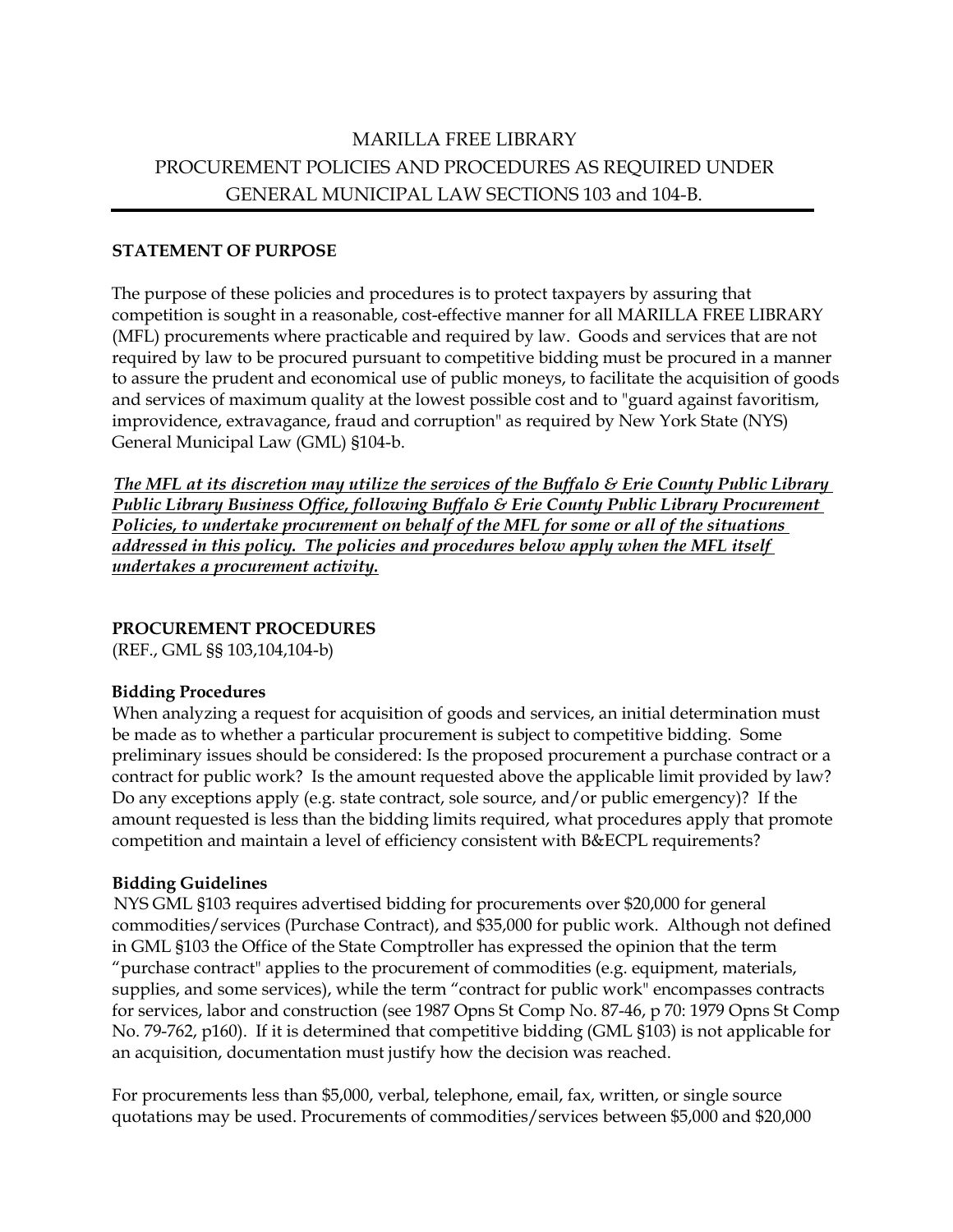and contracts for public work between \$5,000 and \$35,000 are subject to the informal bid process. Procurements under \$2,500 may be undertaken using the Library requisition for equipment and non-stock items process.

Consideration must be given to acquisitions made of the same or similar items over the course of the fiscal year where the aggregate value may exceed the competitive bidding threshold. Orders that may exceed \$5,000 over the course of the year must follow the informal bid process unless those purchases are made off current available County, State, Federal or other Municipal contracts or for other reasons bidding is not practical. Multiple purchase orders to one vendor will be allowed if that vendor has an existing Contract with the MFL/covering said purchases. All others need to comply with the applicable procedures herewith.

## **Formal Competitive Bid Process**

On purchases of \$20,000 and greater for commodities/services, and contracts for public work greater than \$35,000, the formal sealed bid process must be used. Bid specifications are prepared by the requesting unit and the MFL Manager. Each formal bid is advertised in a newspaper with a circulation of 50,000 or greater covering the MFL's chartered service area. In addition, all formal bids are advertised on the Internet and can be downloaded by interested parties and prospective bidders accordingly.

In determining the necessity for competitive bidding, the aggregate amount to be expended in a fiscal year for an item or commodity to be purchased, or for the same type or similar public work, must be considered. It is established that the purpose of the bidding statutes may not be frustrated or avoided by artificially splitting or breaking up contracts into lesser agreements, or entering into a series of agreements, for sums below the bidding limitations. As a general rule, items or work of the same or similar nature which are customarily provided by the same vendor or contractor should be treated as a single item for the purposes of determining whether the dollar threshold will be exceeded (see, e.g.,1992 Opns St Comp No. 92-46, p115).

## **Informal Bidding Process**

Purchases of commodities and/or services between \$5,000 and \$20,000 and contracts for public work between \$5,000 and \$35,000 will be procured by the MFL's Manager using bids first obtained from three sources where practical. Deviations from this policy must be approved by the Manager in writing, which shall become part of the purchase documentation. Purchase requisitions and/or inquiry bid files or items within this threshold will include a notation indicating the names of all vendors who were contacted, the name of the individuals quoting for the firm, the date contacted, and the prices quoted by the vendors. A contract award will be to the lowest responsible bidder. Informal bids may be sealed (written), email, facsimile (fax), or telephone quotes at the Manager's discretion. Any exceptions to this process must be documented pursuant to the *Responsibilities/Exceptions* section of this policy.

#### **Special Purchase Situations**

In other instances where it is determined competitive bidding is not required, such as emergencies, sole source procurements, or professional services, written justification must be attached to the file. The following is a description of procedures for making these types of procurements.

Sole Source (No-Bid) Contracts: When circumstances are presented to the Manager, which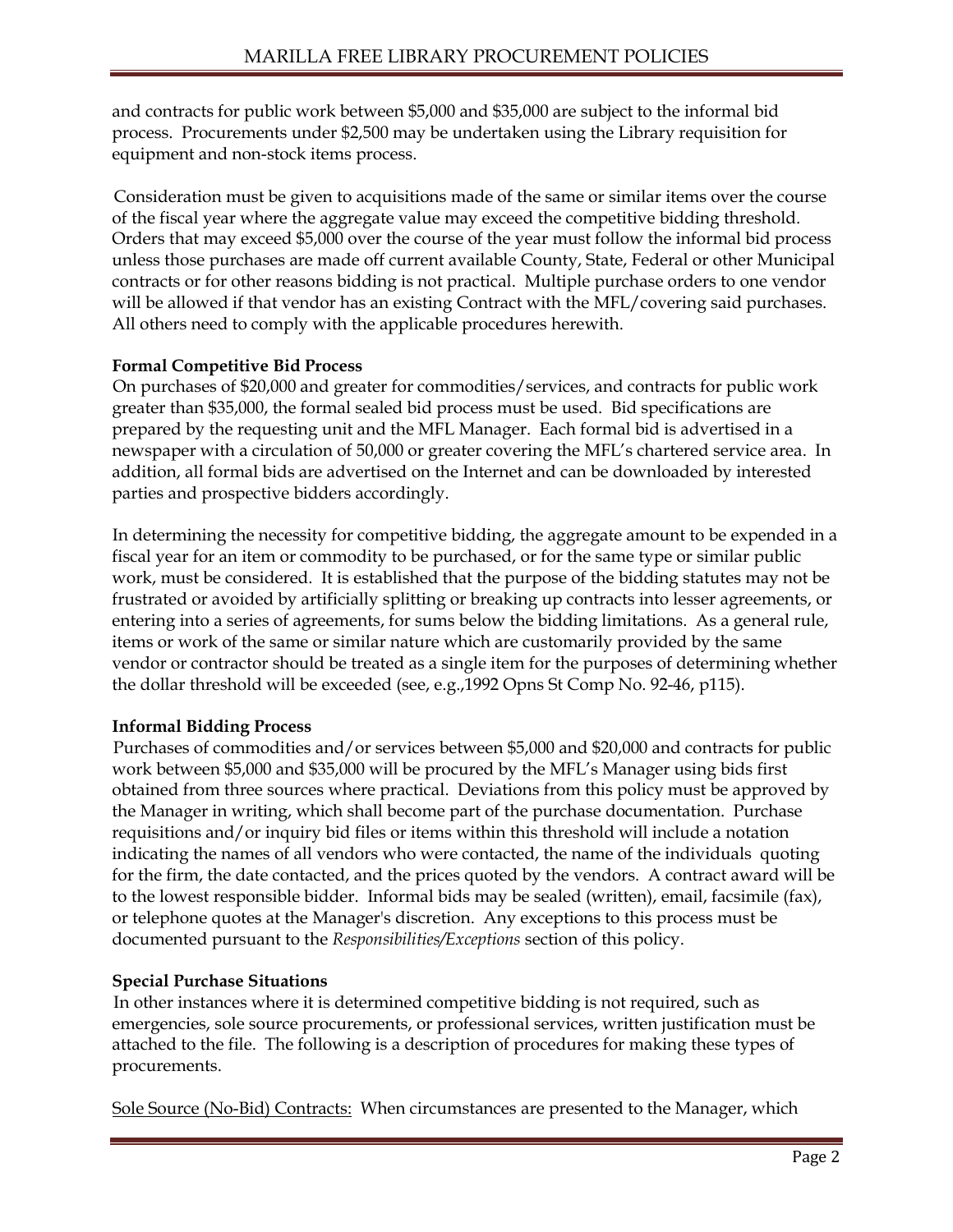serves the public interest indicating valid reasons that a request can be met by only one qualified vendor, the Manager may waive the bidding requirement. Goods and services, which may be procured from only one source, are defined as "sole source" items. It is important to note that there must be a single supplier of the item or service and there are no substantial equivalents. Sole source situations generally exist when an item is manufactured by only one firm, and a vendor has the exclusive franchise or distributorship for an item.

To initiate a sole source purchase, Manager's staff must be confident that conditions exist in the marketplace such that the requested goods or services are available from only one supplier and no substantial equivalents exist. In making these determinations, the Manager will document the unique benefits to the MFL of the item or service as compared to other products available in the marketplace. (See, gen.,1988 Opns St Camp No. 88-35, p 65)

Even though there is only one source of supply, the Manager's staff must still obtain a quotation for the vendor. Upon receipt of the properly executed quotation (written, fax, e-mail), the staff will then proceed to write the purchase order.

Since market conditions change over the years, a previously substantiated sole source may find new entrants to a formerly monopolized market. All sole sources should be verified. It can be a situation where the staff knows the marketplace has changed or it simply may be the need to verify the marketplace has not changed. It is understood that the mere likelihood that only one firm will bid is insufficient to justify sole source procurement. {1983 Opns St. Comp. No 83-124, p156)

Emergencies: GML 103(4), provides that purchases may be made without competitive bidding in the event that a public emergency arises due to an accident or other unforeseen occurrence. Emergencies do not include situations caused by a lack of planning on the part of the MFL unit. While it will be the MFL unit that requests an emergency purchase, the MFL Manager with approval of the MFL's legal counsel will determine if it qualifies as an actual emergency. MFL legal counsel will determine if the statutory criteria are met on a case-by-case basis. If approved, the MFL Manager may issue an emergency declaration.

When circumstances support an emergency procurement, the requesting unit must submit the required written emergency declaration for the MFL Manager or his/her designee. The requesting unit and/or Manager's staff must then locate a source for the required goods or service. The goal must always be to obtain the lowest price from the vendor who can best meet the delivery requirements. If the item is included in a MFL and/or Buffalo  $\&$  Erie County Public Library or Erie County contract listing, the contract vendor should be contacted first. Once the sources and price have been established, an emergency purchase order will be processed. It should be noted that in the event of a contract for services, the emergency contract will not exist for a term beyond the reasonable limits of the existence of the emergency situation. Similarly, in the case of an emergency involving the acquisition of commodities, the quantity acquired will be no more than needed to address the emergency situation at the time.

The procurement procedure will be the same as a routine informal or formal bid except that advertising and bidding is not required. The purchase order must state "Emergency purchase approved by (Name), MFL Manager." A copy of the MFL Manager's written emergency declaration must be attached to the purchase order.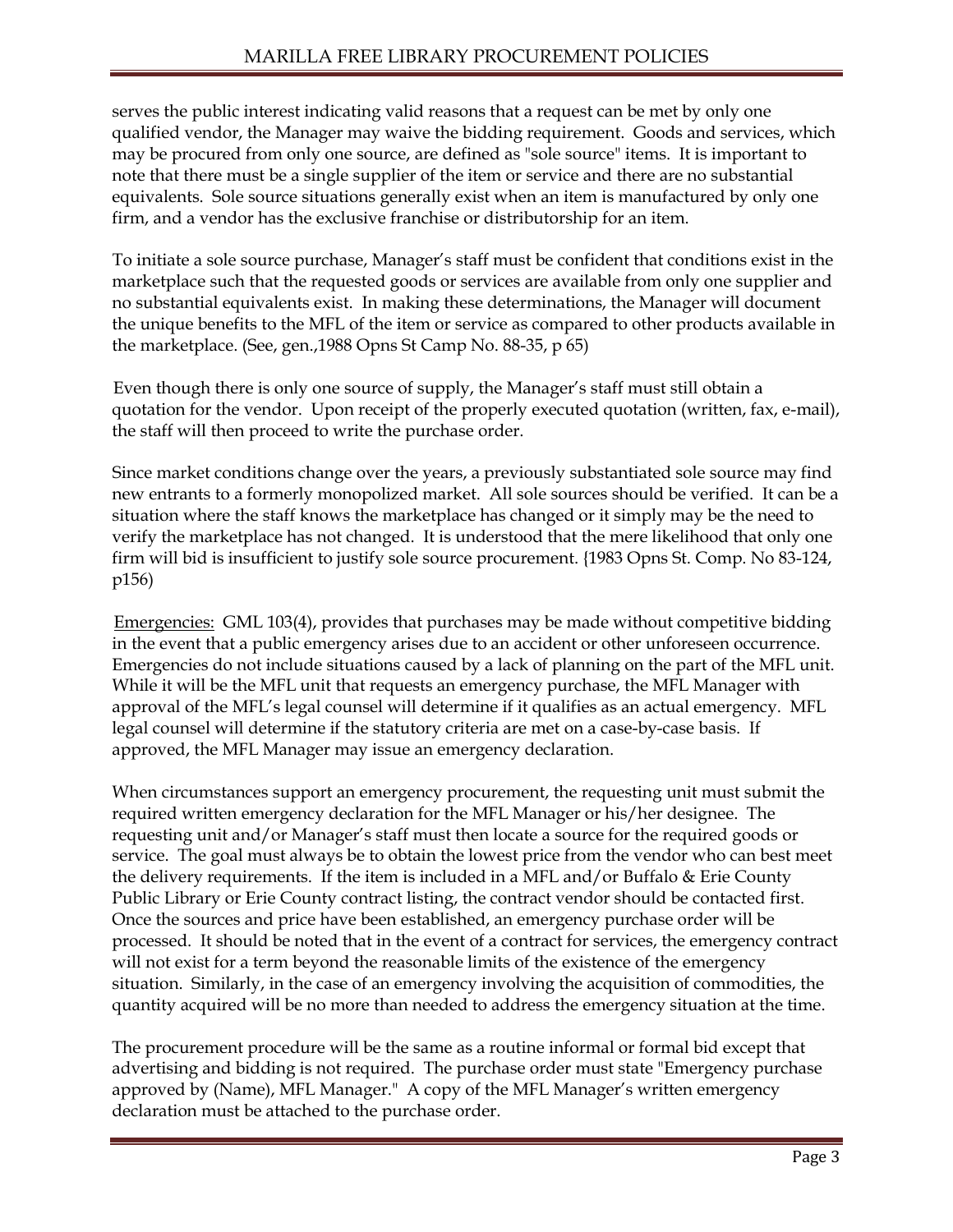Professional Services: Professional, technical or consulting services are not the type of services which may properly be the subject of competition based solely on the compliance with the objective, uniform standards of the bid specification, pursuant to a bid being awarded to the lowest responsible bidder. The determination of whether the professional service exemption is applicable must be made on a case-by-case basis, examining the particular services needed. Generally professional services include, but are not limited to, the specialized expertise of interpreters, consultants, attorneys, engineers or architects.

Contracts for professional, technical or other consultant services having a value of \$25,000 \$20,000 or more are procured by the use of Requests for Proposals (RFP). The MFL Manager's staff, subject to the review and approval of the Manager, shall advertise the Request for Proposals (RFP), and designate a committee of three to review the proposals and choose a vendor. RFPs are distributed to interested parties and are advertised on the Internet and can be downloaded by interested parties and prospective proposers accordingly. Though not required, the MFL may also advertise in trade publications. The review committee or staff designee will select a vendor from the responses received and create a proposal to submit to the MFL Manager for review and recommendation to the MFL Board of Trustees, which upon review and by Resolution may provide approval to contract.

Contracts for legal counsel and professional, technical or other consultant services related to the MFL legal issues having a value of \$25,000 or more shall be subject to review by the MFL Manager, who may utilize an RFP process or submit written justification for the contract which shall be reviewed by the MFL Board of Trustees, which upon review and by Resolution may provide approval to contract.

Contracts for professional, technical or other consultant services having a value of less than \$25,000 shall be subject to review and approval by the MFL Manager, who may, within the limits of the appropriations provided therefore, contract for said services.

True Lease: Leases for real property shall not be considered a purchase or contract. True lease agreements are neither purchases nor contracts for public works and, thus, are not subject to competitive bidding under GML 103 (Exley v Village of Endicott, 21NY2d 426, 434 NYS2d992). Lease agreements require the MFL Manager's authorization before any procurement activity can begin. Documentation for the leasing versus purchasing decision should be made and should include a cost benefit analysis. Final approval to authorize entering into a lease with an annual value of under \$20,000 shall be by the MFL Manager. Final approval to authorize entering into a lease with an annual value of \$20,000 or more shall be by Resolution adopted by the MFL Board of Trustees. The competitive bidding statutes cannot be circumvented by casting an agreement which is truly a purchase or a contract for public work in terms of a lease.

Insurance: Insurance requirements for vendors are to be reviewed and approved by the MFL's legal counsel on a periodic basis. The purchase of insurance is to be conducted through the MFL Manager or her/his designee in consultation with the MFL's legal counsel.

Second Hand Equipment acquired from other government agencies: The requesting MFL unit must have approval from the appropriate outside government official as well as budgetary approval from the Manager before the purchase of surplus and second hand supplies, material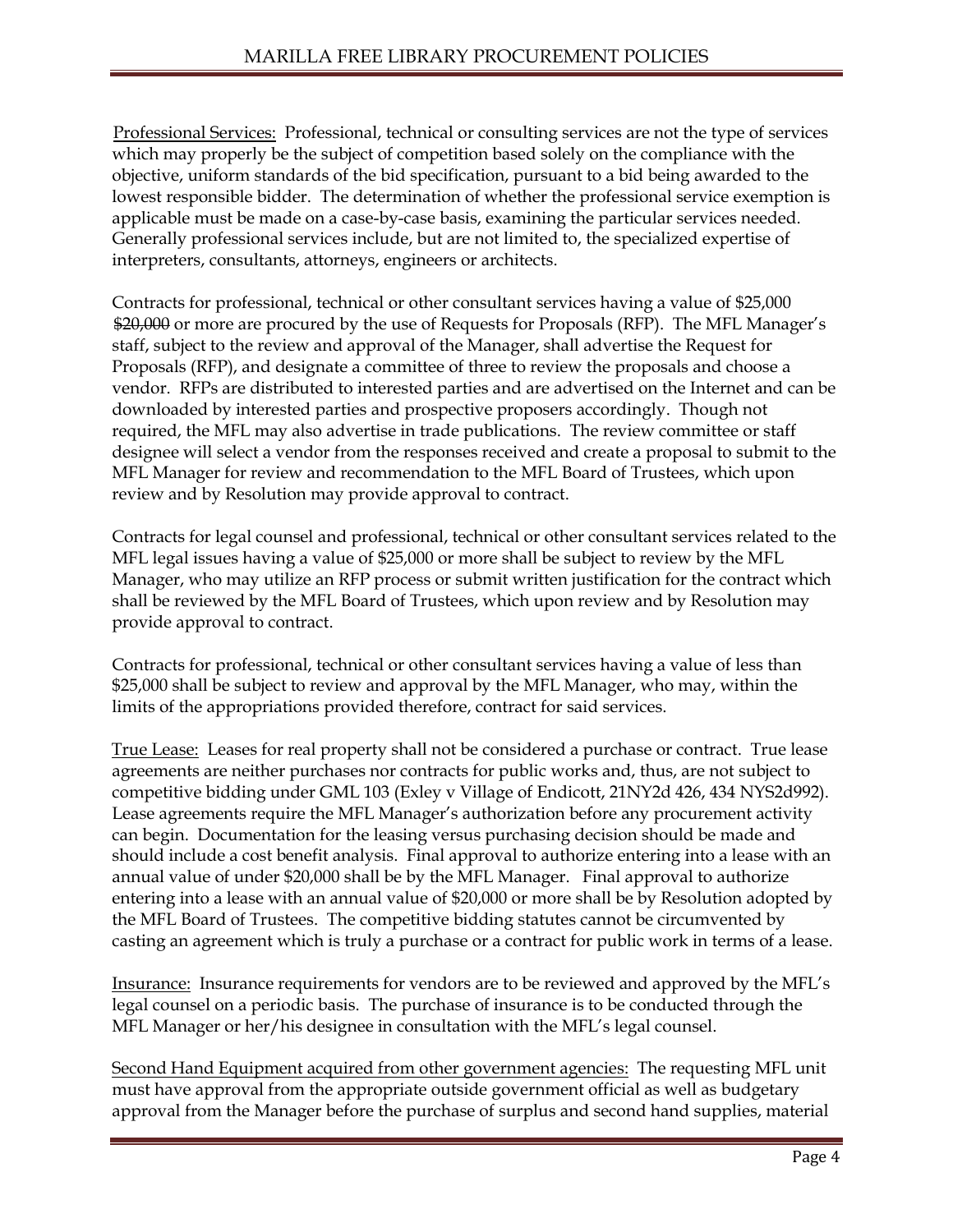or equipment is initiated. The MFL Manager will verify that the purchase price is fair through market price comparisons via industry publications and other procurement sources. Competitive bidding is not required according to GML §103 (6) (21 Opns St comp, 1965, p 615).

### **Single Source Purchases (\$2,500 to \$5000)**

For purchases between \$2,500 and \$5000, the MFL Manager has the option to award a purchase order to a single source vendor, usually recommended by the requesting unit. It is the Manager's responsibility to ensure that the purchase price is fair through price comparisons from available sources. If there is reason to believe that the price quote is not within an acceptable range for the product or products in question, the Manager may request an informal quote or bid using the Informal Bidding Process.

#### **Exempted from GML 103, 104-b**

Procurements from Industries for the Blind or Industries for the Disabled (NYSID – See also State Finance Law, §162), New York State Correctional lndustries (CORCRAFT – See also Correction Law, §§ 184,186), and Federal, State, or Local contracts or Approved Purchasing Cooperative Agreements are exempted from GML 103 competitive bidding and GML 104-b purchasing policies. Although General Municipal Law exempts these types of purchases from the requirements of written or verbal quotations, use of the exemption must be documented with relevant information and/or copies of Federal, State or Local contracts.

Approved Purchasing Cooperative Agreements include those created by the National Cooperative Purchasing Alliance, OMNIA Partners, Public Sector (formerly US Communities and the National Intergovernmental Purchasing Alliance), The Cooperative Purchasing Network, Connecticut Consortium Cooperative Purchasing, National Association of State Procurement Officials (NASPO), Sourcewell (formerly National Joint Powers Alliance), PEPPM Technology Bidding and Purchasing Program, and the National Purchasing Partners (NPP) to provide materials, equipment, supplies or services. Additional Purchasing Cooperative Agreements not listed above that are approved for use by Erie County shall also qualify for use by the MFL.

Requirements of section II.e.3, professional services, may also be waived by use of such cooperative agreements.

#### **Responsibilities/Exceptions**

The Manager is the responsible Purchasing Agent for the MFL. The Manager and MFL staff are responsible for following the policies and procedures described herein and all relevant laws as they pertain to competitive bidding. (GML  $$104-b (2)(f)$ ). If an award is made to a vendor other than the lowest price offered, written documentation stating the basis for such award and a justification that the award is in the best interest of the MFL, must be provided to and retained by the MFL Manager.

#### **Updating Policies and Procedures**

The MFL Board of Trustees shall review this policy and procedures at least annually and shall solicit comments from the MFL Manager (GML §104-b (3),(4)).

#### **Unintentional Failure to Comply**

The unintentional failure to comply with the provisions of GML 104-b shall not be grounds to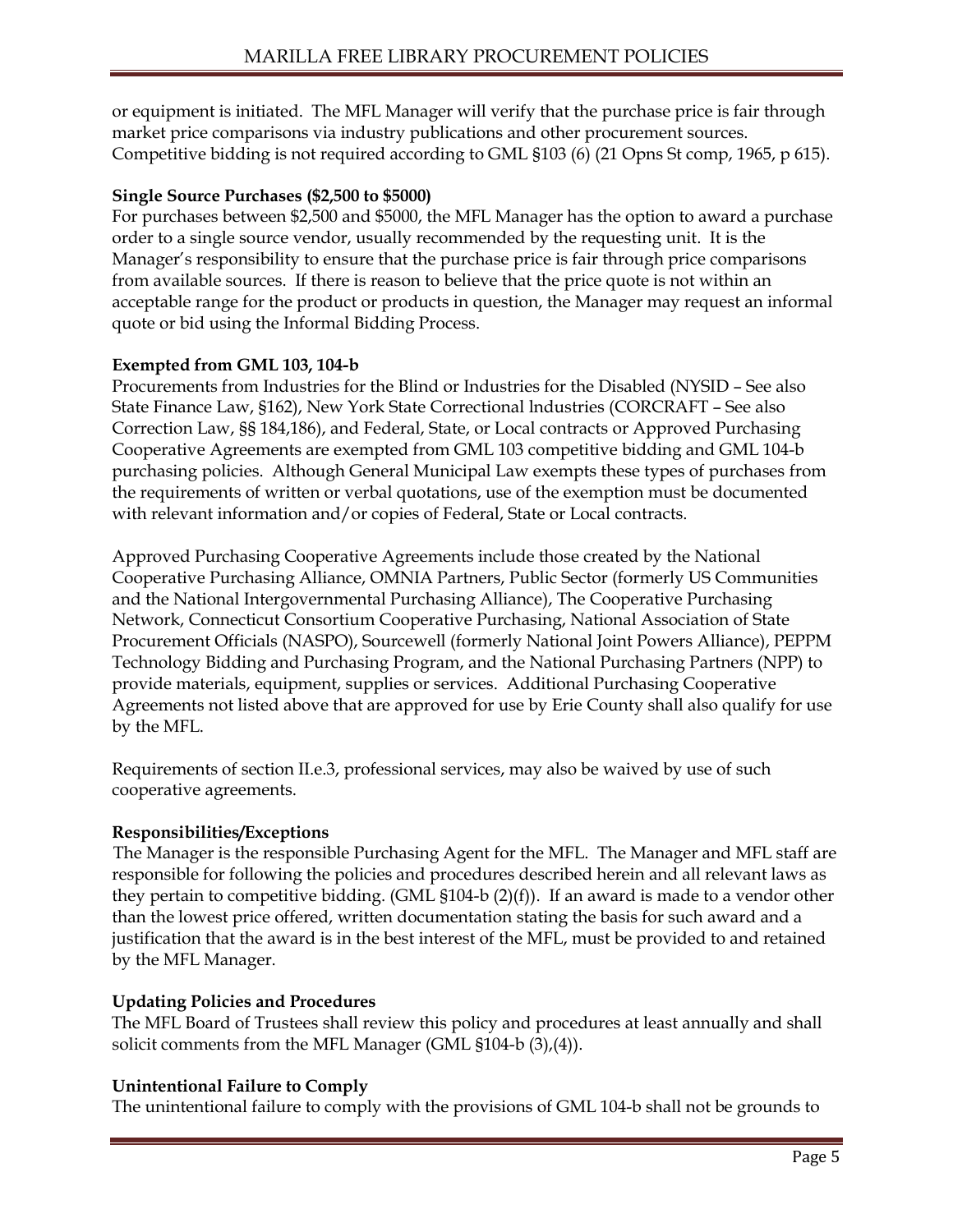void action taken or give rise to a cause of action against the Marilla Free Library or any officer or employee thereof. (GML §104-b (5))

## **DOCUMENTATION PROCEDURES**

QUOTES – MINIMUM INFORMATION REQUIREMENTS - At a minimum, all quotations should include the date, item description, name of the vendor and vendor's representative, vendor contact information.

VERBAL/TELEPHONE QUOTES - The information is recorded on the purchase order and becomes part of the purchasing document.

SINGLE SOURCE QUOTES - The Manager, or his/her designee, will solicit one written, faxed, emailed or verbal quotation. Written or faxed/emailed quotations are attached to the file copy of the purchase order. All verbal quotations will be documented on the purchase order in accordance with the above verbal/telephone quotes procedure.

WRITTEN QUOTES - When utilizing written quotes, where practicable a minimum of three quotations should be solicited and documented. "Request For Quotation" or "Informal Bid Request" forms will be used and attached to the file.

FAX/EMAIL QUOTES – Fax/email quotes may be accepted for any quotation under \$20,000 for commodities/services and under \$35,000 for contracts for public work.

PRICE VERIFICATION - Manager's staff is required to verify New York State contract pricing when applicable and practical. If price lists are not available through NYS OGS, Manager staff must receive pricing from the vendors and shall include some written affidavit of price validity.

BID LANGUAGE (Extensions/Alternate submissions) - When bids are to be used in multiple time periods and/or for multiple orders requiring the vendor to hold pricing, it is mandatory that language in the bid document states the intention to do the same. The language must be clear and concise and should leave no doubt with respect to its intended use. The same holds true for the alternative bid submissions. The language must be clear and if the alternates are to be accepted, the Manager should make every effort to notify all potential vendors of our acceptance of the same.

POST BID NEGOTIATIONS - Post bid negotiations are the responsibility of the Manager or his/her designee. MFL units are not permitted to assume this responsibility.

REQUEST FOR PROPOSALS - RFPs are used for obtaining professional, technical and consulting services (which may or may not include legal services). The requesting MFL unit is responsible for submitting specifications to the MFL Manager for review. If it is determined that the service is not biddable, the MFL Manager may proceed in accordance with State and local laws. Evaluations are conducted in accordance with process described in the *Professional Services* section of this policy.